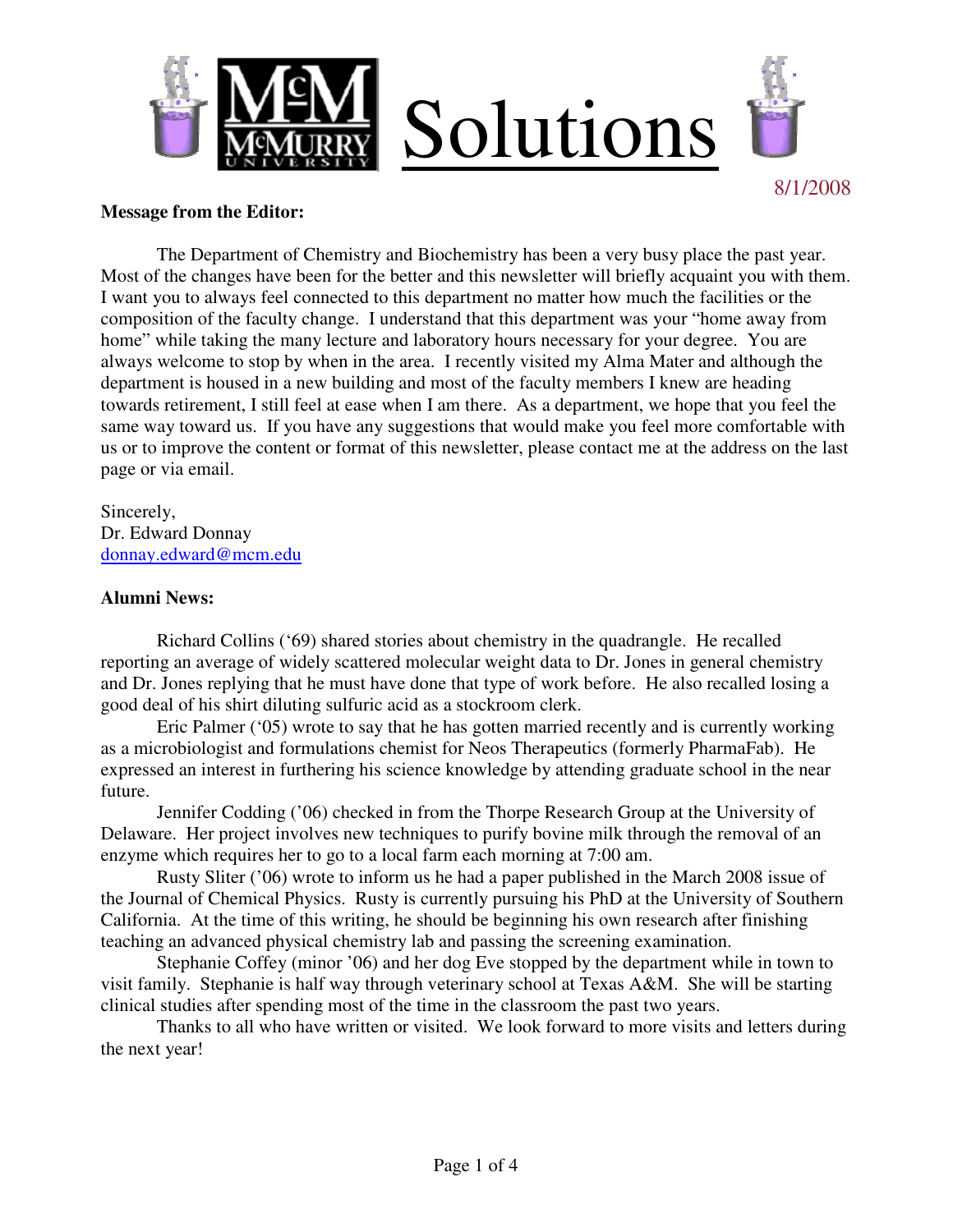## **Departmental News:**

 We are happy to introduce two new graduates, R. Brooke Morris (B.S. in Chemistry) and Allison White (B.S. in Biochemistry). Both are currently working as interns in local dentist offices and are applying to dental schools for fall 2009.

We are excited to welcome a new faculty member to the McMurry chemistry family, Dr. Hyunshun Shin. Hyunshun obtained her B.S. in chemistry from Ducksung University in South Korea and her Ph.D. from Drexel University under Prof. Robert O. Hutchins. After a post doctoral fellowship at the University of Pennsylvania with Prof. David W. Christianson, she moved to the University of San Francisco where she has been working as an Assistant Professor since 2006. Her research interests include the application of structure-based drug discovery towards the design and synthesis of bioactive substances targeting cancer and bacteria infection.

In December, Dr. Arlen Jeffery informed us that he was accepting a position at Stephen F. Austin University in Nacogdoches, TX. Dr. Jeffery arrived at McMurry in the fall of 2000 to teach organic chemistry. Over the years he has been a great colleague, mentor, and friend to faculty and students alike. We wish him the best of luck at his new position.

In March, we were informed that a new position of Lab Manager was created in the budget to be shared between the Departments of Biology and Chemistry & Biochemistry. Duties for our department will include managing the stockroom, supervising the student assistants, and serving as the chemical hygiene officer. Stephen Davis ('98) has been hired to fill this position and starts in mid-July.

 The department was fortunate enough to host two distinguished outside speakers during the past academic year. In the fall, Dr. Fred MacDonnell, professor of chemistry from the University of Texas at Arlington, gave a seminar entitled "Hypoxia Selective DNA Cleavage Using DNA Binding Metal Complexes." Dr. MacDonnell also spoke with students about the ins and outs of graduate school and being a graduate student. In the spring, Dr. Marcetta Darensbourg, professor of chemistry at Texas A&M University, came to Abilene through the generosity of the Welch Foundation. Her talk, entitled "The Organometallic Active Sites of Hydrogenase Enzymes", was well-received by an audience that included students and faculty members from ACU, HSU, and McMurry.

 Dr. Pam Veltkamp and Dr. Edward Donnay were accompanied by three students when they attended the most recent national meeting of the American Chemical Society in New Orleans. The students were in awe of the size and scope of the meeting. We all enjoyed the exposition, listened to many excellent chemistry presentations, and ate large amounts of really good food!

## **Departmental Research:**

We learned that our application to the Welch Foundation for a renewal of the departmental grant has been accepted. For the next three years the grant will support a handful of undergraduate students doing research. This is our fourth three-year cycle on the grant. This summer, Dr. Paul Pyenta will be advising Matthew Durham, who will be working concurrently on two projects: 1) an investigation of antibody IgG structure in solution using fluorescence resonance energy transfer, and 2) the construction of a green fluorescent protein (GFP) producing strain of bacillus thuringiensis (BT) to be used to track the life cycle of BT in the gut of certain insects. Dr. Edward Donnay will be optimizing a synthetic procedure that a student worked on last summer and hopes to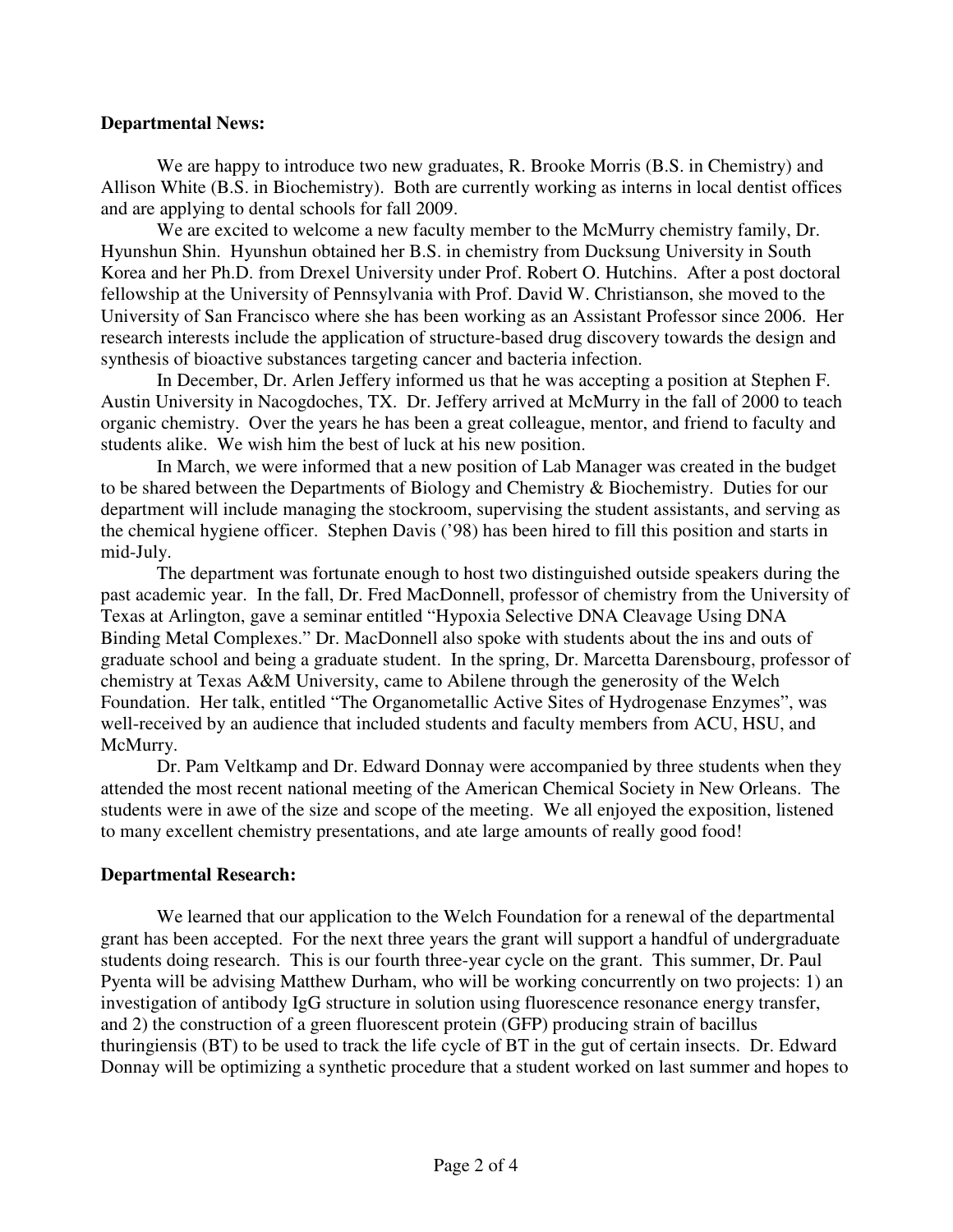have enough of the product to make some Self-Assembled Monolayers (SAM's) with a collaborator at the University of Houston.

Dr. Pam Veltkamp, Dr. Wayne Keith (physics), and Dr. Cynthia Martin (math) were awarded the first McMurry University Research Initiative (MURI) grant. Their proposal was to form a center which would promote interdisciplinary math and science research (carried out by students and faculty) in solving problems identified by a developing community. For example, a project could involve the development of a water purification system for a poor, rural community. The proposed name for the new center is the McMurry Center for Mission Outreach with Science and Technology (MCMOST). During the first summer of funding, the team is working out the details of center structure and activities. One of the major activities initially will be to offer a course in general education in which the students carry out a research project and implement the solution. The team hopes to be able to offer the course for the first time in spring 2009. If any readers have an interest in this project, or would like to make comments or suggestions, you are welcome to contact Pam at veltkamp@mcm.edu.

We also learned that our application for funding the purchase of new electro-analytical equipment from the Pittsburgh Conference Memorial National Grants Program was passed over in a very competitive process. Fortunately McMurry has stepped in and allowed us to purchase the desired equipment as a capital expense. This is not the only new equipment that the department has obtained recently from various funding sources. In the past two years the department has acquired a research grade pH meter, a cyclograph (an essentially a high-speed thin-layer chromatography instrument), a Schlenk line, a high performance liquid chromatograph (HPLC) and a research-grade microwave oven. (This is not your Wal-Mart variety oven—it cost \$20,000!) We plan to use all of these instruments in our classes, as well as our research.

 We are pleased to report that David Klassen had the last of his research work published in the *Journal of Undergraduate Chemistry Research* (the citation is R. T. Sliter, D. M. Klassen. *J. Undergraduate Chemistry Research*, **2007**, 6(3), 108-112.) The article is entitled "Mixed Ligand Complexes of Osmium(II) with Sterically Hindering Polypyridine Ligands." The student who appears as an author is Russel ("Rusty") Sliter, who graduated in May 2006. He is now a graduate student at University of Southern California, pursuing a Ph.D. in Physical Chemistry (see Alumni News).

 Dr. Ed Donnay also had an article published this past year. The title of the article is "Synthesis and Characterization of Tris(heteroleptic) Diimine Complexes of Chromium(III)" and it appeared in the journal *Inorganica Chimica Acta* (*Inorg. Chim. Acta*, **2007**, *360*, 3272-3280). The article describes work he began at Furman University in the summer of 2002 which was continued by undergraduate students there.

## **School and Miscellaneous News:**

 In March the public phase of the new capital campaign for McMurry University had its kick off, with the expansion and renovation of the science facilities as the centerpiece of the campaign. The expansion of the science facility will occur on the site currently occupied by the tennis courts south of the current building and consist of mostly state-of-the-art chemistry and biology labs. The current facility will be remodeled to absorb the Math and Computer Science departments. A more complete renovation will be undertaken in a second future phase. Dr. Paul Pyenta was named as the project shepherd for the new building and will be meeting with the architects as the need arises.